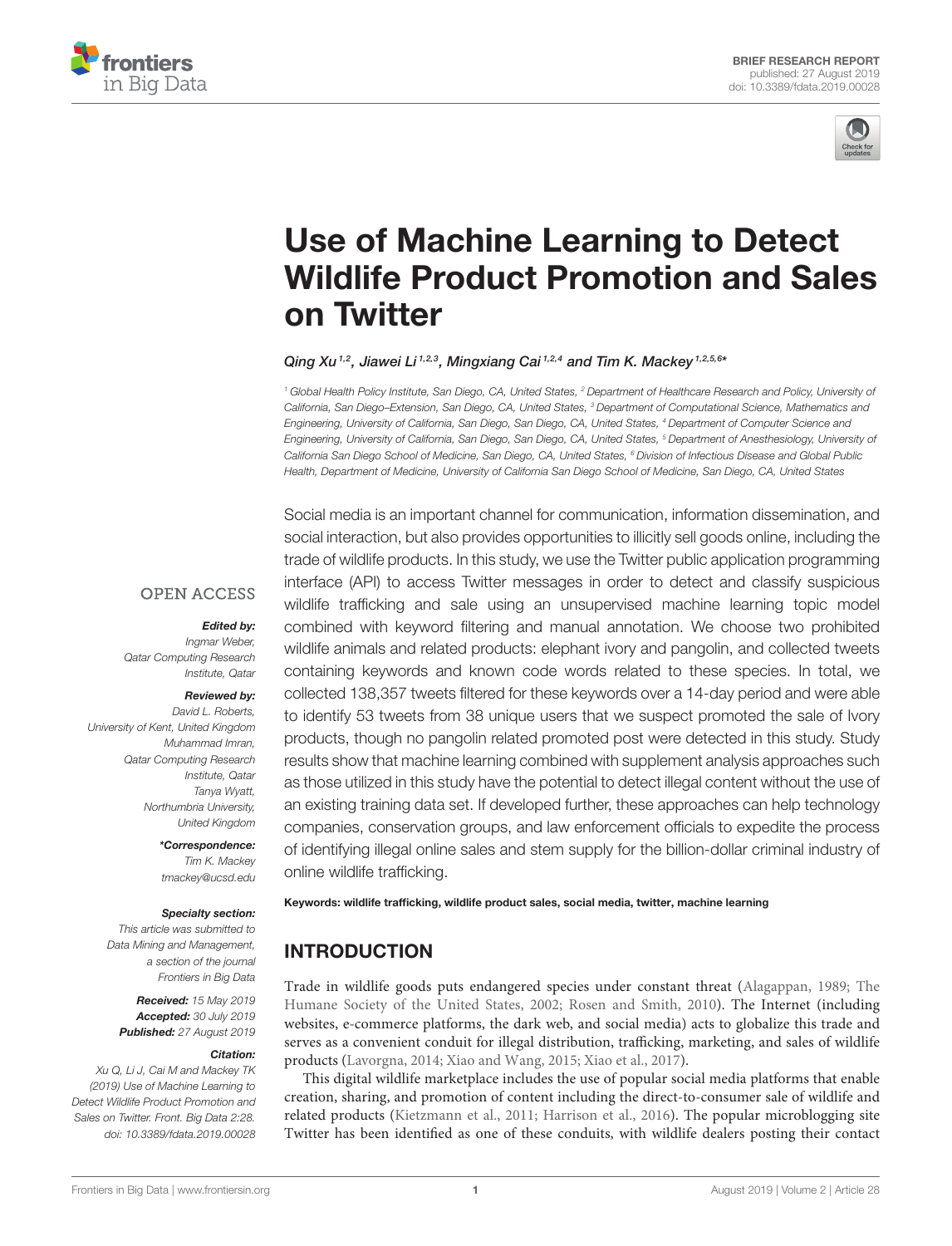information, URLs of their online stores (or links to e-commerce websites), and photos of the wildlife goods they offer, which are sourced illegally and explicitly include species protected by domestic and international laws [\(Di Minin et al., 2018a](#page-6-5)[,b;](#page-6-6) [Monkman et al., 2018\)](#page-6-7).

There have been some studies that have detected online wildlife trafficking via data mining or machine learning used to classify wildlife goods, including the use of image recognition [\(Hernandez-Castro and Roberts, 2015;](#page-6-8) [Austen et al., 2018;](#page-6-9) Di Minin et al., [2018a](#page-6-5)[,b;](#page-6-6) [Monkman et al., 2018;](#page-6-7) [Parham et al., 2018\)](#page-6-10). Based on these recent studies, machine learning approaches appear to need a large set of labeled data.

In response, this article proposes a method to help identify wildlife traffic with unlabeled data. We describe the use of the biterm topic model (BTM) combined with keywords filtering for detection of potential marketing and sale of two wildlife products. We find that BTM can help detect a relatively low volume but highly relevant group of tweets specific to wildlife trafficking for one species over a short period of data collection. We also outline a set of technology and policy challenges and recommendations to better leverage big data, machine learning, and social media surveillance to combat wildlife trafficking online.

# METHODS

The study is divided into four phases including: (1) manual search; (2) data collection; (3) data processing; and (4) data analysis. To explore the utility of this methodology, we selected two highly protected species and their related products which have been reported as offered for sale online: ivory–Loxodonta spp. (endangered) and pangolins (eight species are in the range from vulnerable to critically endangered status).

### Ethics Approval

Twitter messages are in the public domain and only public tweets filtered by the Twitter public application programming interface (API) were collected. Hence, no ethics approval was required for this study as we relied on publicly available data and did not include any private messages and there was no interactions between users and researchers. Further, the user name, contact information and the URLs in the tweets are not disclosed in this study for the purpose of de-identifying specific user information.

### Manual Search Strategy

The first phase of our study involved conducting manual keyword searches directly on the Twitter platform. The objective of performing manual searches was to: (1) select proper keywords to be used in the data collection phase; and (2) select sub-keywords for keywords used as filters in data processing phase.

In June 2019, we performed manual searches using keywords and known codewords for both species on the search engine on twitter's public website interface. These keywords and codeword focused on the wildlife product "ivory" and the species name "pangolin" and also included seven codewords for ivory and eight codewords for pangolin. Important to note is that among online wildlife trading, codewords are used for charismatic species, with ivory being one of such example [\(Alfino and Roberts, 2018\)](#page-6-11). Due to concerns about consumers using codewords to search for and source wildlife products, we do not specifically disclose them in the methods of this study, though they are available upon request from study authors. Based on these search queries, we then examined all visible tweets that were posted in the prior year (up to July 1, 2018). All tweets that directly promoted or sold ivory or pangolin related products were recorded. All the codewords that were used in these tweets with the meaning of "Ivory" or "Pangolin" were selected as our keywords for data collection. Note that for validation purposes, the manual search process was performed twice, separately by two human coders. A codeword was excluded only when both coders had a zero count of relevant tweets for that query.

From the suspected tweets found in manual search results, we also extracted words in the text of the tweet that exhibited high frequency and use. We defined these words as sub-keywords and saved them as keywords filters in the data processing phase.

### Data Collection

Based on results in our manual search phase, we selected two distinct groups of associated keywords for ivory and pangolin which were used to filter tweets from the Twitter public API over a 14-day period (June 19, 2019–July 4, 2019) [\(Makice, 2009;](#page-6-12) [Morstatter et al., 2013\)](#page-6-13). Our keywords include the species related keywords ("ivory" and "pangolin") and the selected codewords from manual searches. In addition to the text of the tweets, other metadata (e.g., geolocation, time, # of followers/following) for each post were collected.

In total, we collected 138,357 tweets filtered for these keywords, though the vast majority contained "noise" (i.e., tweets unrelated to online sale or trafficking of wildlife products but that contained the filtered keywords) such as tweets containing news articles, information about animal protection/preservation activities, wildlife-related law and policy, and even animal cartoon characters. We removed all stop-words and special characters unrelated to the main message of the tweet that could make it difficult for our machine learning algorithms to distinguish from non-relevant terms, and generated a codebook by renaming the remaining words in the text with unique corresponding indexes [\(Silva and Ribeiro, 2003\)](#page-7-3).

### Data Processing

For both the ivory and pangolin dataset, we analyzed tweets using BTM which is an unsupervised machine learning topic model that uses Nature Language Processing (NLP) to categorize short forms of text in a given number of groups (topics) by analyzing the correlations between words and topics [\(Cheng et al., 2014;](#page-6-14) [Sasaki et al., 2014;](#page-6-15) [Rangarajan Sridhar, 2015;](#page-6-16) [Li et al., 2016\)](#page-6-17). We used BTM as a topic clustering method to categorize similar text into related topic clusters.

We split all text into a bag of words and then produced a discrete probability distribution for all words for each theme. This distribution places a large weight on the words that are most representative of that theme [\(Kalyanam et al., 2017\)](#page-6-18). We output the top " $n$ " words that had the highest correlation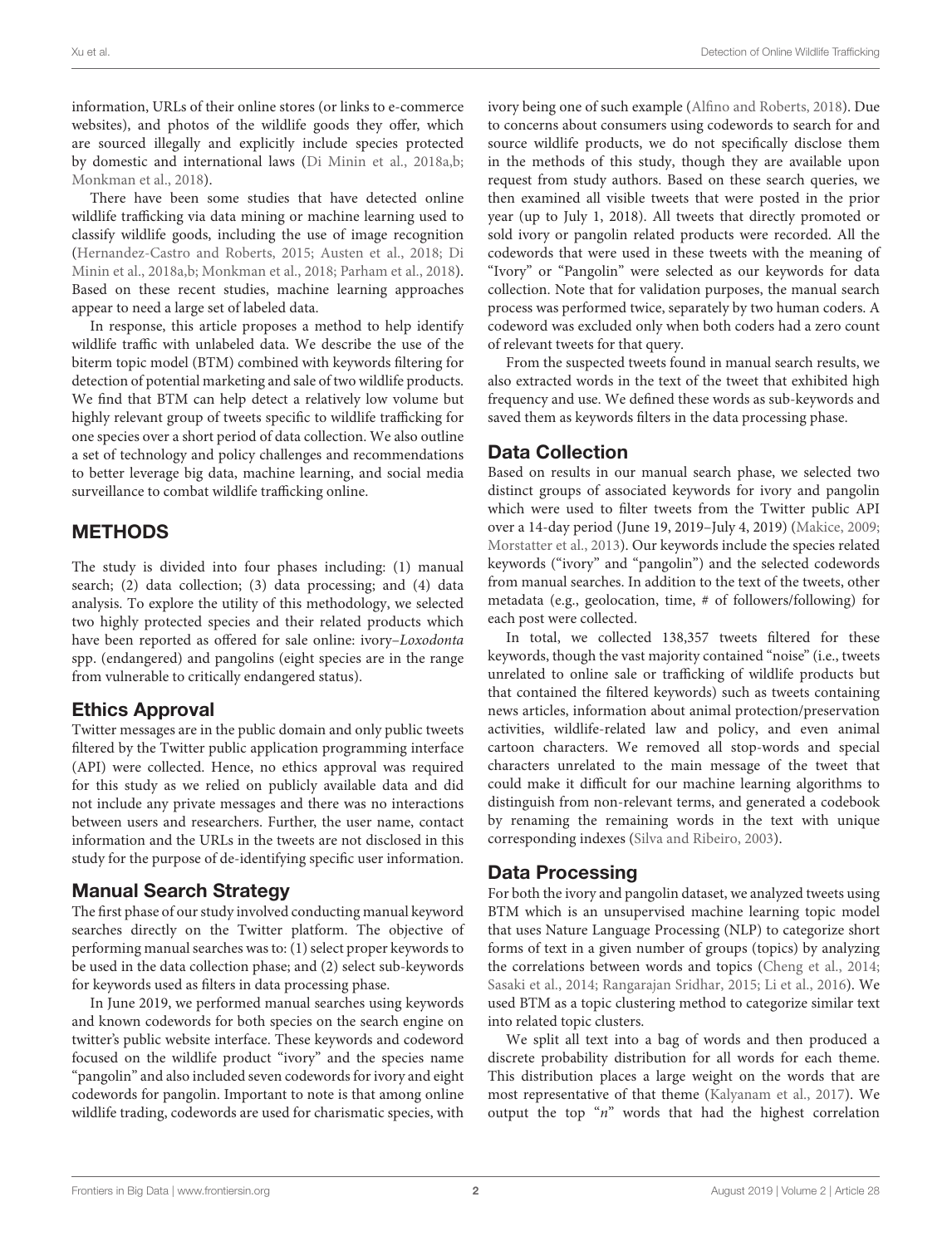value to represent the topic of the cluster. According to our topic groupings, we identified messages with characteristics we believed were related to online wildlife trafficking ("signal" data) including:

- any word that relates to online trading or potential sale (e.g., buy, sale, shipping, etc.);
- are associated with an online/e-commerce trading platform (e.g., ebay, Amazon, etc.);

We analyzed these two groups of collected tweets separately (i.e., data for "ivory"-related keywords were analyzed separately from "pangolin"-related keywords) in separate BTM processes. In each group of analysis, we tried to isolate, summarize, and further characterize signals from these collected tweets (see **[Figure 1](#page-3-0)** for a summary of the methodology).

We conducted BTM analysis by initially setting  $K$ " number of topics and "n" words per topic. In order to find an appropriate value of "k", we used the coherence score, described below [\(Mimno et al., 2011\)](#page-6-19). From the total number of clusters generated by BTM, we sought to find highly distinguishable clusters in order to make it easier for a human coder to identify the theme of each topic. First, we use the formula (1) to calculate the correlation between these words, where  $\mathrm{score}(\mathrm{V_i}, \mathrm{V_j})$  represents the correlation between two words  $V_i$  and  $V_j$ ,  $D(V_i, V_j)$ represents the number of texts that contain these two words,  $D(V_i)$  is the number of the text that contain  $V_i$ .

score(V<sup>i</sup> , Vj) = log((D(V<sup>i</sup> , Vj) + 1)/D(Vj)) (1)

Both  $V_i$  and  $V_j$  belong to the top n words in each topic T, we then calculate the coherence score for each topic using formula (2). Finally, we use the formula (3) to calculate the average of the coherence score for this k value.

$$
coherence(T) = \sum_{(V_i, V_j) \in V} score(V_i, V_j)
$$
 (2)

$$
K - \text{coherence}(k) = \frac{1}{k} \sum_{m=1}^{k} \text{coherence}(T_m) \tag{3}
$$

V represent the top n words, k represents the number of topics,  $T_m$  is the m<sup>th</sup> topics, K-coherences(k) is the average coherence score for the k value.

The coherence score evaluates the similarity between each pair of words in the topics. In order to make the topic more identical, two words with high correlation are expected to be assigned to the same cluster. Therefor the larger the coherence score, the better the topics are extracted. In this study, we test  $k = 5$ , 10, 15, 20, 25, and 30.

Based on the size of each dataset in a topic cluster with potential signal data, we then combined BTM results with supplemental analysis. If the size of extracted tweets exceeded 10,000 messages, we combined keyword filtering with BTM. We used the same dataset collected from the Twitter API and filtered all tweets that contained the subkeywords selected from our manual searches. Then we looked for true positive signal from the filtered dataset by manually annotating messages. The signal tweets from keywords filtering and BTM were combined and the duplicated tweets were removed. When the number of the collected tweets was smaller than 10,000 we used BTM and supplemented with human annotation.

We hand coded all tweets and examined messages for illegal wildlife trafficking promoting tweets and combined the results. The criteria for detecting signal in the dataset was determined by assessing if a tweet was posted by a Twitter user and included an offer of sale of a wildlife product(s). For our ivory dataset, we analyzed the text and also visually inspected images of products (if available) in an attempt to determine if they were ivory product sales. In the dataset, either the posted product had a material description noting that the product was made of ivory or the product image was inspected and showed clear Schreger lines that we could identify as probable authentic ivory. For pangolin dataset, we analyzed the text of the product description only. Importantly, though we visually inspected images of products in an attempt to determine if they were authentic ivory product, we were unable to confirm the authenticity of most of the images by inspecting for Schreger lines due to variability of images and types of products. We discarded posts that contained images which were clearly not elephant ivory (i.e., were plastic or were clearly jewelry not made of elephant ivory). Second and third author coded posts independently and achieved a high intercoder reliability for results (kappa = 0.98). For inconsistent results, both authors reviewed the posts together and met and conferred on the correct classification of the post.

### RESULTS

#### Manual Search Strategy

After conducting manual searches for ivory, pangolin and the 15 related codewords, we confirmed that two tweets were directly promoting the sale of ivory or suspected ivory products and no twitter messages were detected related to the sale of Pangolin. We excluded four of ivory's and eight of pangolin's codewords due to lack of finding wildlife trafficking related messages. According to the analysis of ivory signal posts detected in our manual search, "antique," "mammoth," "carved," "sale," "selling," and "price" were selected as sub-keywords for keywords filtering in data processing.

#### Ivory Dataset

For ivory-related keywords, we collected 133,584 tweets for analysis. Based on the coherence score, when  $k = 25$  we retrieved the highest value indicating that topic clusters were distinct. From these clusters we retrieved two topics that appeared to contain signal. The 1,704 tweets in these two topic groupings appeared to be highly associated with marketing, trafficking, and sale of ivory products based on their word groupings. These tweets were then extracted and examined via manual annotation. After manually annotating the 1,704 tweets, we confirmed that 43 tweets had true positive signals (see **[Figure 2](#page-4-0)** for examples).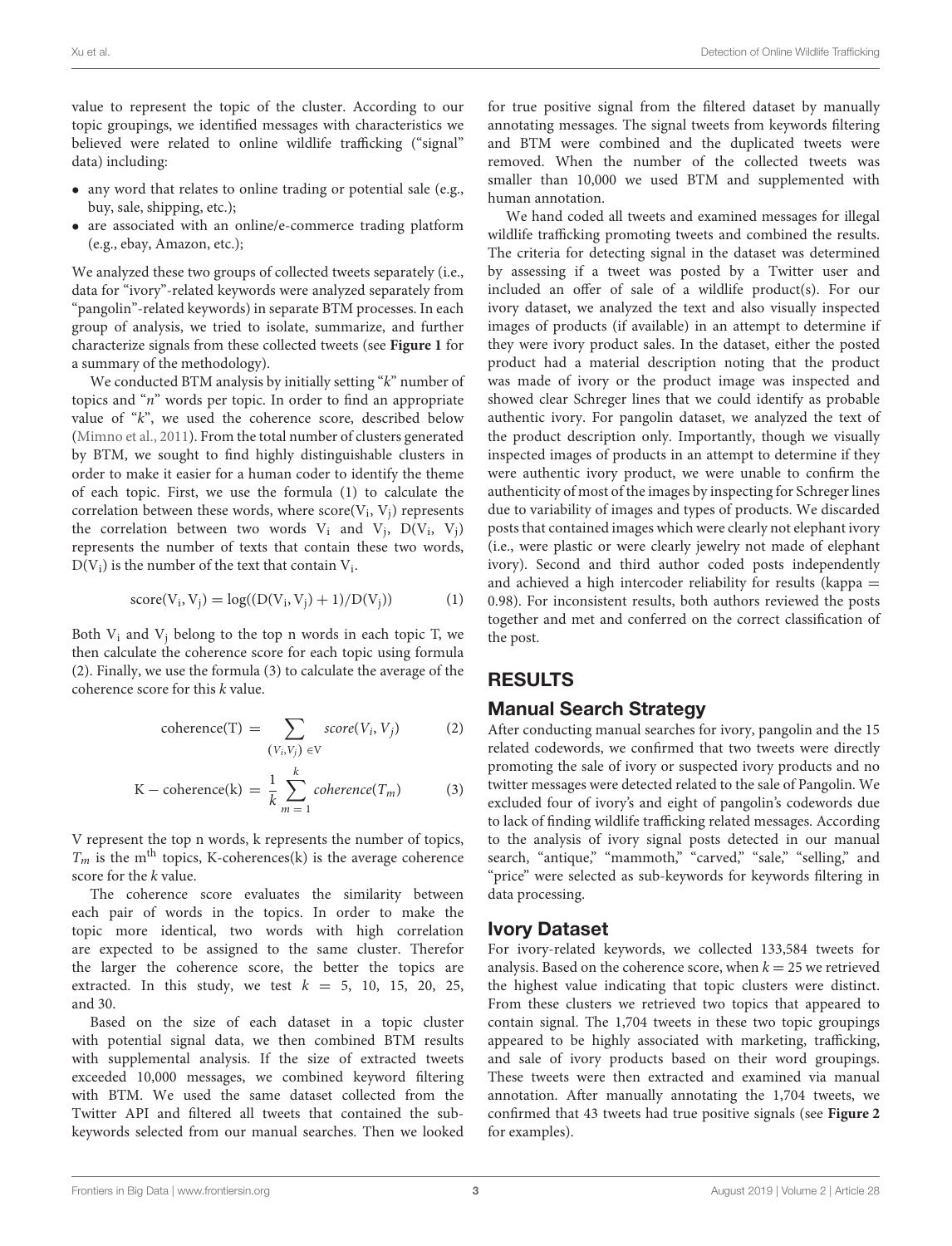

<span id="page-3-0"></span>FIGURE 1 | Summary of study methodology. (A) Two tweets were detected in manual searches as ivory advertising tweets, no pangolin promote tweets are detected, three codewords were confirmed on twitter that were used for Ivory product; "A total of 133,584 tweets were collected which contained the keywords 'Ivory' and three selected codewords; 4,733 tweets were collected containing the keyword 'pangolin."' BTM was used to detect topics highly corelated with keywords associated with sale and trafficking resulting in two topics possibly associated with ivory dealers who market or sell ivory via Twitter. Base on the size of the dataset, we conducted supplementary analysis (e.g., keywords filtering and human annotation) to detect true positive signals. (B) BTM output where we identified two topics with a total of 91 tweets with high correlation with signal keywords. Tweets were then classified using human coding. (C) One example of signal after we isolated messages (tweets) associated with sale and trafficking of ivory.

Due to the large volume of tweets in the ivory dataset (138,357  $\geq$  10,000), we also supplemented our BTM analysis with keywords filtering. Based on filtering

for sub-keywords, 3,289 tweets were identified that contained at least one of the keywords of "antique," "mammoth," "carved," "sale," "selling," and "price." After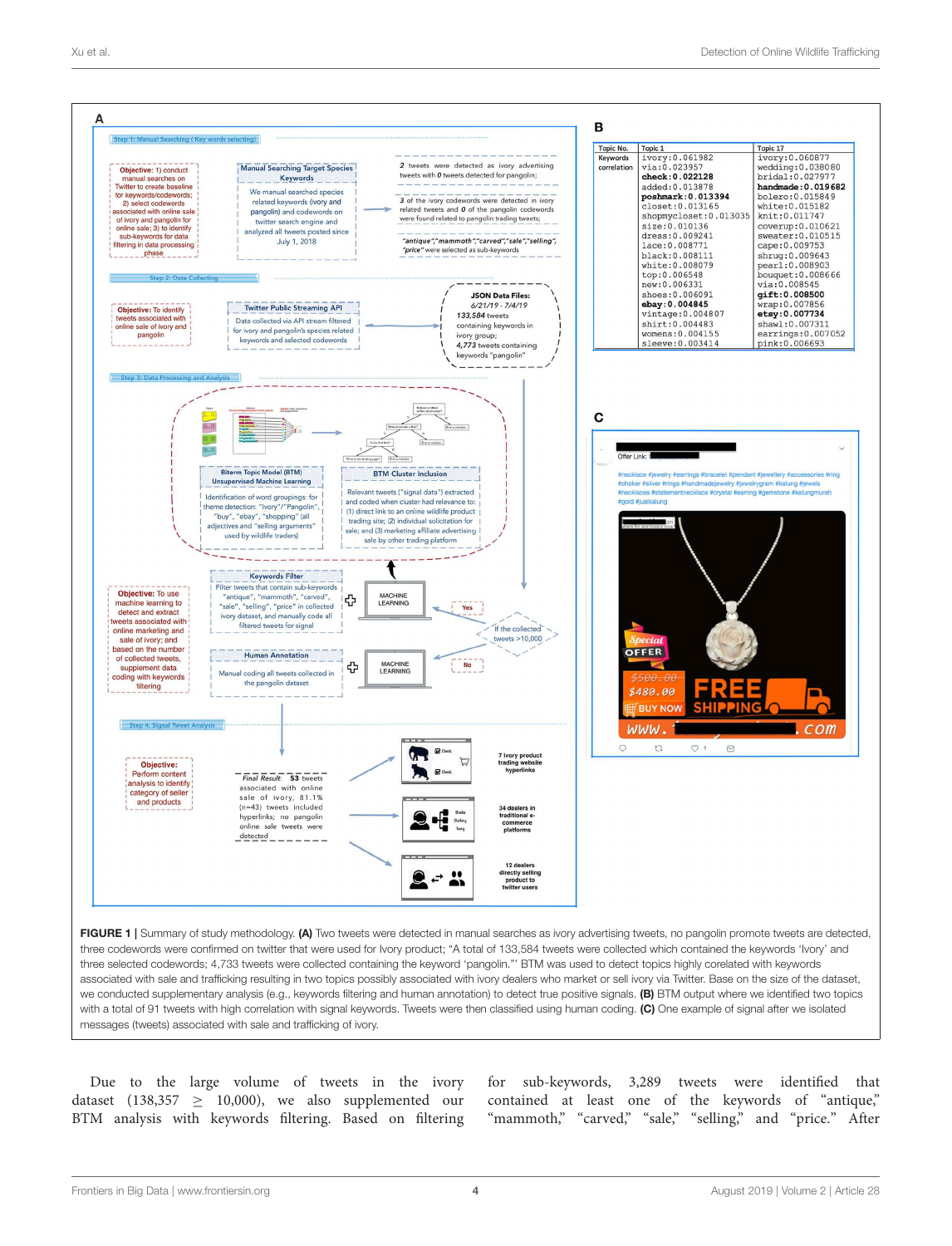

<span id="page-4-0"></span>manual annotation, 46 tweets were confirmed as true positive signals.

Based on the combination of these two approaches (BTM and manual annotation and sub-keyword filtering and manual annotation) a total of 53 tweets were confirmed that directly promoted or sold ivory/suspected ivory products. Eleven of these tweets were confirmed by visual inspection and detection of clear Schreger lines as authentic ivory products. The remaining 42 tweets were classified as ivory sales by the product description and/or its associated image that appeared probable as an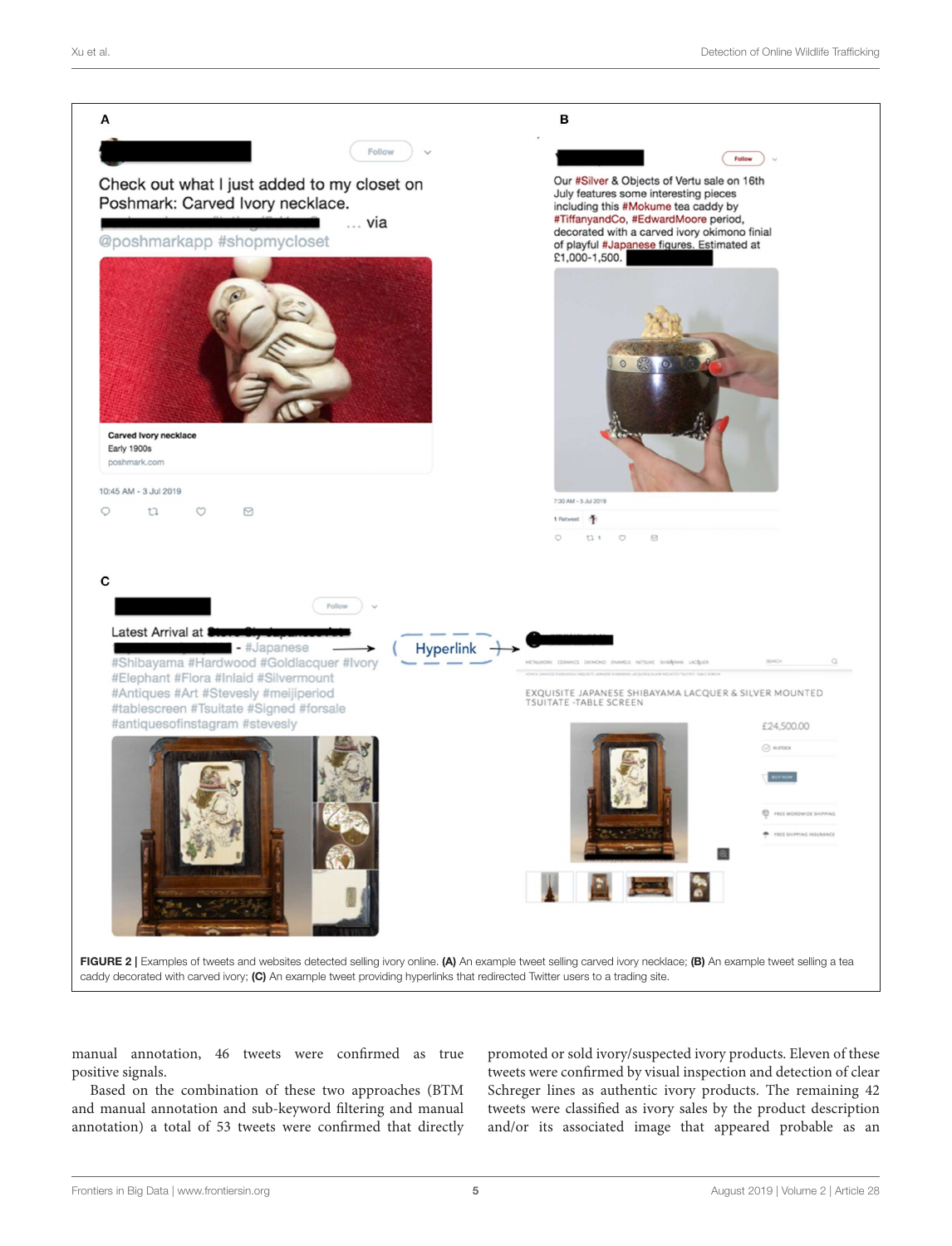elephant ivory product based on its general product type and text description but could not be verified as authentic ivory. Forty-three of these tweets provided hyperlinks that redirected Twitter users to a trading/e-commerce site or other social media platform (twenty-three Etsy, five Poshmarkapp, six eBay, two Instagram, five IvoryAndArt—an ivory art store, one Woolley &Walls- an auctioneer website, and one Krafty Max Originals—a handcrafted jewelry store). These external sites provided access to more detailed information about purported ivory products; and two of these URLs redirected potential customers to an external hosted website that includes other purported ivory products (both of these websites included an online shopping cart for ordering).

We also analyzed all false positive messages, which though included signal keywords and were highly correlated to signal, were not related to online marketing or sale. Some examples of false positives include:

- News related: e.g., "Illegal ivory found on sale in 10 European countries–The Guardian," (a news article reporting the discovery of illegal ivory sales in Europe);
- Wildlife conservation: e.g., "Never buy ivory. No one needs ivory except its original owners," (an animal conservation post);
- Ivory color: e.g., "Pearl Necklace, Multi Strand Weddings," (an advertisement for necklace jewelry that has ivory color);
- Geographic name: "A cocoa price floor of \$2,600 per ton agreed by Ivory Coast and Ghana," (a news related to Ivory Coast cocoa price);
- Museum art introduction: "ivory-carved salt cellar fifteenth century benin–British museum," (an art introduction from museum).

# Pangolin Dataset

Though we did not find wildlife trafficking messages in manual searches, we wanted to collect and analyze the term "pangolin" for potential trafficking in a larger dataset. However, similar to our manual search results, we did not detect signal tweets associated with online marketing or sale for this species keyword. In total, we collected 4,773 tweets which contained "pangolin." After the process of BTM, we were not able to detect signal keywords in our output of 10 topic groups. Considering the small size of the dataset  $(4,773 \le 10,000)$ , we supplemented the analysis with manual annotation of the entire corpus and did not detect any true signal.

Similar to our ivory results, we found a large amount of false positive tweets regarding news including the establishment of a National park in Malaysia that could be a pangolin sanctuary and the newly released pangolin population status updated by the World Wildlife Fund; documentaries about pangolin's life and people working on protecting pangolin; and tweets related to pangolin cartoon characters. However, the largest amount of tweets were related to the recognition of pangolin (pangolin's pictures or videos were posted within the tweet, while the text asked the name of the species).

# **CONCLUSION**

Detecting online wildlife trafficking is a race against time with criminal actors. Specifically, online traders can selfdelete information contained in social media posts after a sale or trade has been completed. In response, many wildlife conservation organizations and tech-companies are reportedly taking action to combat wildlife trafficking online, with The Coalition to End Wildlife Trafficking Online representing one such example.

Importantly, machine learning approaches to quickly detect sales, and immediate action by platforms in conjunction with digital surveillance and in partnership with law enforcement should be further developed. This study provides a potential approach to part of this challenge, using an unsupervised machine learning topic model, which could be used as part of a broader surveillance and monitoring strategy to detect and isolate suspected wildlife trading from large volumes of data.

To improve on these approaches and enable scale-up of technology-based solutions, one of the key challenges that needs to be addressed is lack of harmonization of international policy and national legislation around conservation and wildlife trafficking. Detecting online wildlife trading is just the first process in combating this illicit trade. Critically, further analysis is required to determine if a sale or offer for sale is in fact illegal, particularly if applicable legislation varies based on the jurisdiction of the seller or type of species. For example, the sale of ivory products are prohibited in almost all countries. However, Japan is a notable exception. Additionally, even under the Convention on International Trade in Endangered Species of Wild Fauna and Flora [\(CITES, 2017\)](#page-6-20), a multilateral treaty that entered into force on July 1, 1975, and currently (July 2, 2019) enjoys membership from 183 state parties<sup>[1](#page-5-0)</sup>, actual implementation of treaty obligations varies [\(Hastie and McCrea-Steele, 2014\)](#page-6-21).

Despite the potential benefits of technology such as machine learning, combating the global criminal trade in wildlife trafficking will require multi-stakeholder collaboration and coordination. This is an explicit objective of the Global Coalition to End Wildlife Trafficking Online, which held a September 2018 meeting that brought various stakeholders from conservation groups, technology companies, and academic researchers together to help bring an end to this trade. Preliminary results and intelligence garnered from our machine learning approach can help save time and effort for detecting illegal sales on social media, but also requires additional manual work to verify criminal activity, interdict these activities in the field and in the e-commerce marketplace, and also requires public outreach and education to address the consumer demand side of the problem.

However, in the simplest terms, no endangered species trafficking or sale should ever be allowed via online channels, a

<span id="page-5-0"></span><sup>&</sup>lt;sup>1</sup>"The number of Parties to CITES may fluctuate because of geopolitical changes such as the unification of two Parties, or the division of a State into two or more separate States", see [https://www.cites.org/eng/disc/parties/index.php.](https://www.cites.org/eng/disc/parties/index.php)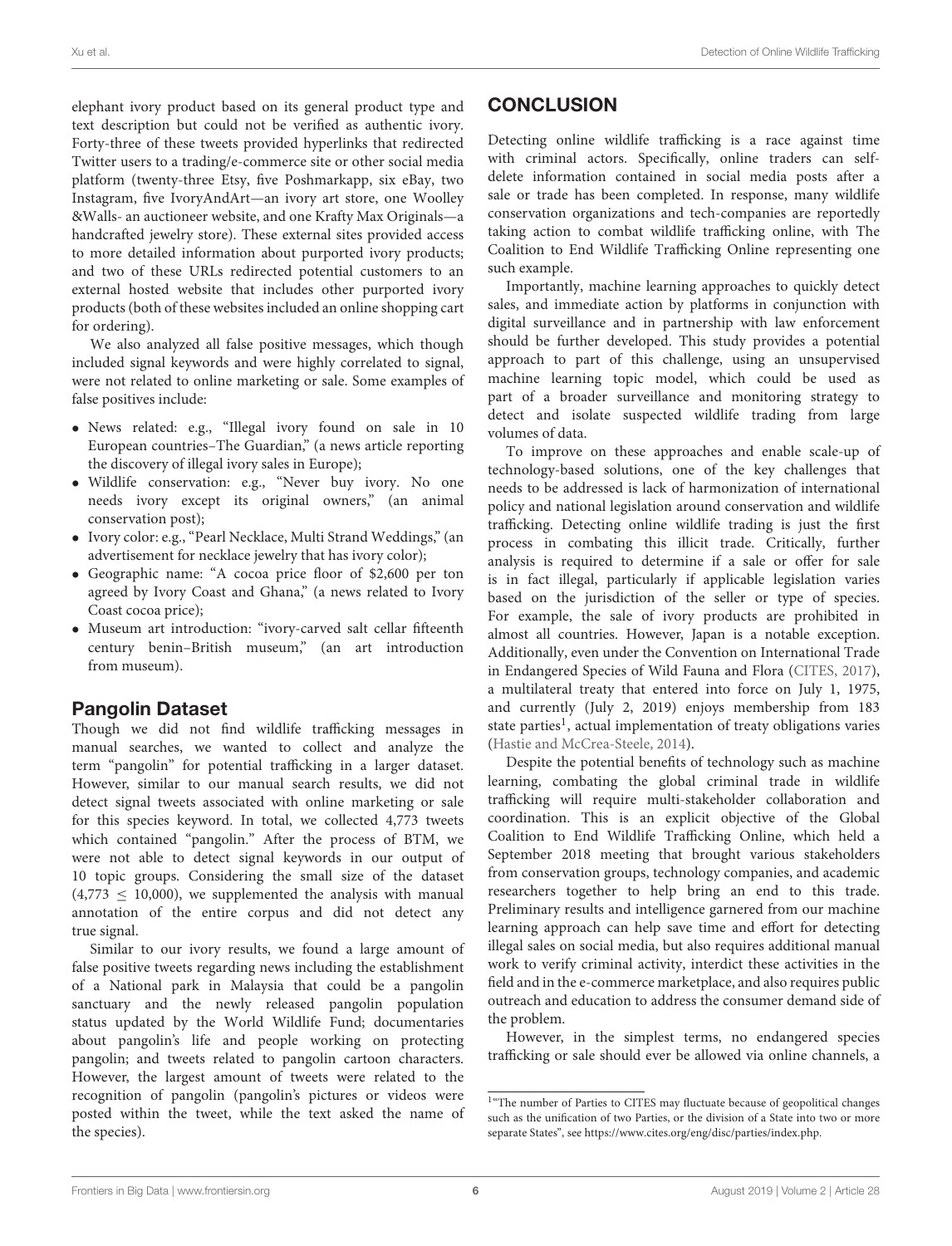challenge we hope this study can begin to address for the sake of current and future global wildlife conservation efforts.

### LIMITATIONS

This study has certain limitations. First, we only collected data over a short time period in order to assess the feasibility of the methodology. This resulted in a relatively small volume of tweets being identified as signals. Future studies should collect larger volumes of data over a longer period of time. Our study was limited to English language tweets, though other languages may be used by illegal wildlife traders. Additionally, the number of known codewords for illegal wildlife products are limited. Future studies should analyze multi-language text and slang terms if possible and also employ combination of text classification and image recognition (including the use of multi-modal approaches) to improve accuracy of signal detection. Further, we were unable to verify the authenticity of ivory products offered for sale online through further inspection, though we attempted to visually inspect for Schreger lines. Future studies should develop additional detection and verification methodologies based on specific product features that can be extrapolated from different types of images.

### **REFERENCES**

- <span id="page-6-0"></span>Alagappan, M. (1989). United States' enforcement of the convention on international trade in endangered species of wild fauna and flora. Nw. J. Int. Law Bus. 10, 1989–1990.
- <span id="page-6-11"></span>Alfino, S., and Roberts, D. (2018). Code word usage in the online ivory trade across four European Union member States. Oryx 1–5. doi: [10.1017/S0030605318000406](https://doi.org/10.1017/S0030605318000406)
- <span id="page-6-9"></span>Austen, G. E., Bindemann, M., Griffiths, R. A., and Roberts, D. L. (2018). Species identification by conservation practitioners using online images: accuracy and agreement between experts. PeerJ 6:e4157. doi: [10.7717/peerj.4157](https://doi.org/10.7717/peerj.4157)
- <span id="page-6-14"></span>Cheng, X., Yan, X., Lan, Y., and Knowledge, J. G. T. O. (2014). Btm: topic modeling over short texts. IEEE Transact. Knowl. Data Eng. 26, 2928–2941. doi: [10.1109/TKDE.2014.2313872](https://doi.org/10.1109/TKDE.2014.2313872)
- <span id="page-6-20"></span>CITES (2017). Convention on International Trade in Endangered Species of Wild Fauna and Flora. Available online at: [https://cites.org/sites/default/files/eng/](https://cites.org/sites/default/files/eng/app/2017/E-Appendices-2017-10-04.pdf) [app/2017/E-Appendices-2017-10-04.pdf](https://cites.org/sites/default/files/eng/app/2017/E-Appendices-2017-10-04.pdf) (accessed August 6, 2019).
- <span id="page-6-5"></span>Di Minin, E., Fink, C., Hiippala, T., and Tenkanen, H. (2018a). A framework for investigating illegal wildlife trade on social media with machine learning. Conserv. Biol. 2:406. doi: [10.1111/cobi.13104](https://doi.org/10.1111/cobi.13104)
- <span id="page-6-6"></span>Di Minin, E., Fink, C., Tenkanen, H., and Hiippala, T. (2018b). Machine learning for tracking illegal wildlife trade on social media. Nat. Ecol. Evol. 2018 2, 406–407. doi: [10.1038/s41559-018-0466-x](https://doi.org/10.1038/s41559-018-0466-x)
- <span id="page-6-4"></span>Harrison, J. R., Roberts, D. L., and Hernandez-Castro, J. (2016). Assessing the extent and nature of wildlife trade on the dark web. Conserv. Biol. 30, 900–904. doi: [10.1111/cobi.12707](https://doi.org/10.1111/cobi.12707)
- <span id="page-6-21"></span>Hastie, J., and McCrea-Steele, T. N. (2014). Wanted-Dead or Alive. Available online at: [https://s3.amazonaws.com/ifaw-pantheon/sites/default/files/legacy/IFAW-](https://s3.amazonaws.com/ifaw-pantheon/sites/default/files/legacy/IFAW-Wanted-Dead-or-Alive-Exposing-Online-Wildlife-Trade-2014.pdf)[Wanted-Dead-or-Alive-Exposing-Online-Wildlife-Trade-2014.pdf](https://s3.amazonaws.com/ifaw-pantheon/sites/default/files/legacy/IFAW-Wanted-Dead-or-Alive-Exposing-Online-Wildlife-Trade-2014.pdf) (accessed August 6, 2019).
- <span id="page-6-8"></span>Hernandez-Castro, J., and Roberts, D. L. (2015). Automatic detection of potentially illegal online sales of elephant ivory via data mining. PeerJ. Comput. Sci. 1:e10. doi: [10.7717/peerj-cs.10](https://doi.org/10.7717/peerj-cs.10)
- <span id="page-6-18"></span>Kalyanam, J., Katsuki, T. R. G., Lanckriet, G., and Mackey, T. K. (2017). Exploring trends of nonmedical use of prescription drugs and polydrug abuse in the Twittersphere using unsupervised machine learning. Addict. Behav. 65, 289–295. doi: [10.1016/j.addbeh.2016.08.019](https://doi.org/10.1016/j.addbeh.2016.08.019)

# DATA AVAILABILITY

Data was collected from the Twitter public streaming API per the terms of use and is available upon request from authors subject to limitations of sharing per Twitter's terms of use.

### AUTHOR CONTRIBUTIONS

This manuscript has been seen by all authors, who have approved its content. This piece is not under consideration in any other forum. We note that with respect to author contributions, QX, JL, MC, and TM jointly designed the study, collected data, and worked on the manuscript text. All authors contributed interpretation of the study findings.

### ACKNOWLEDGMENTS

We thank the World Wildlife Fund and Microsoft for inviting authors to present preliminary results at the Detect and Prevent: AI Collaboration to End Wildlife Trafficking Online workshop, made possible by the Global Coalition to End Wildlife Trafficking Online.

- <span id="page-6-3"></span>Kietzmann, J. H., Hermkens, K., McCarthy, I. P., and Silvestre, B. S. (2011). Social media? Get serious! Understanding the functional building blocks of social media. Bus. Horiz. [54, 241–251. doi: 10.1016/j.bushor.2011.](https://doi.org/10.1016/j.bushor.2011.01.005) 01.005
- <span id="page-6-2"></span>Lavorgna, A. (2014). Wildlife trafficking in the Internet age. Crime Sci. 3:5. doi: [10.1186/s40163-014-0005-2](https://doi.org/10.1186/s40163-014-0005-2)
- <span id="page-6-17"></span>Li, C., Wang, H., Zhang, Z., Sun, A., and Ma, Z. (2016). Topic Modeling for Short Texts with Auxiliary Word Embeddings. (New York, NY: ACM Press), 165–174.
- <span id="page-6-12"></span>Makice, K. (2009). Twitter API: Up and Running: Learn How to Build Applications With the Twitter API. Sebastopol: O'Reilly Media, Inc.
- <span id="page-6-19"></span>Mimno, D., Wallach, H. M., Talley, E., Leenders, M., and McCallum, A. (2011). "Optimizing semantic coherence in topic models," in Proceedings of the Conference on Empirical Methods in Natural Language Processing (Edinburgh: Association for Computational Linguistics), 262–272.
- <span id="page-6-7"></span>Monkman, G. G., Kaiser, M. J., and Hyder, K. (2018). Text and data mining of social media to map wildlife recreation activity. Biol. Conserv. [228, 89–99. doi: 10.1016/j.biocon.2018.](https://doi.org/10.1016/j.biocon.2018.10.010) 10.010
- <span id="page-6-13"></span>Morstatter, F., Pfeffer, J., Liu, H., and Carley, K. M. (2013). "Is the sample good enough? Comparing data from Twitter's streaming API with Twitter's Firehose," in Seventh International AAAI Conference on Weblogs and Social Media (Cambridge, MA).
- <span id="page-6-10"></span>Parham, J., Stewart, C., Crall, J., Rubenstein, D., Holmberg, J., and Berger-Wolf, T. (2018). "An animal detection pipeline for identification," in 2018 IEEE Winter Conference on Applications of Computer Vision (WACV) (Lake Tahoe, NV: IEEE), 1075–1083.
- <span id="page-6-16"></span>Rangarajan Sridhar, V. K. (2015). Unsupervised Text Normalization Using Distributed Representations of Words and Phrases. Stroudsburg, PA: Association for Computational Linguistics.
- <span id="page-6-1"></span>Rosen, G. E., and Smith, K. F. (2010). Summarizing the evidence on the international trade in illegal wildlife. Ecohealth 7, 24–32. doi: [10.1007/s10393-010-0317-y](https://doi.org/10.1007/s10393-010-0317-y)
- <span id="page-6-15"></span>Sasaki, K., Yoshikawa, T., and Furuhashi, T. (2014). Online Topic Model for Twitter Considering Dynamics of User Interests and Topic Trends. Stroudsburg, PA: Association for Computational Linguistics.